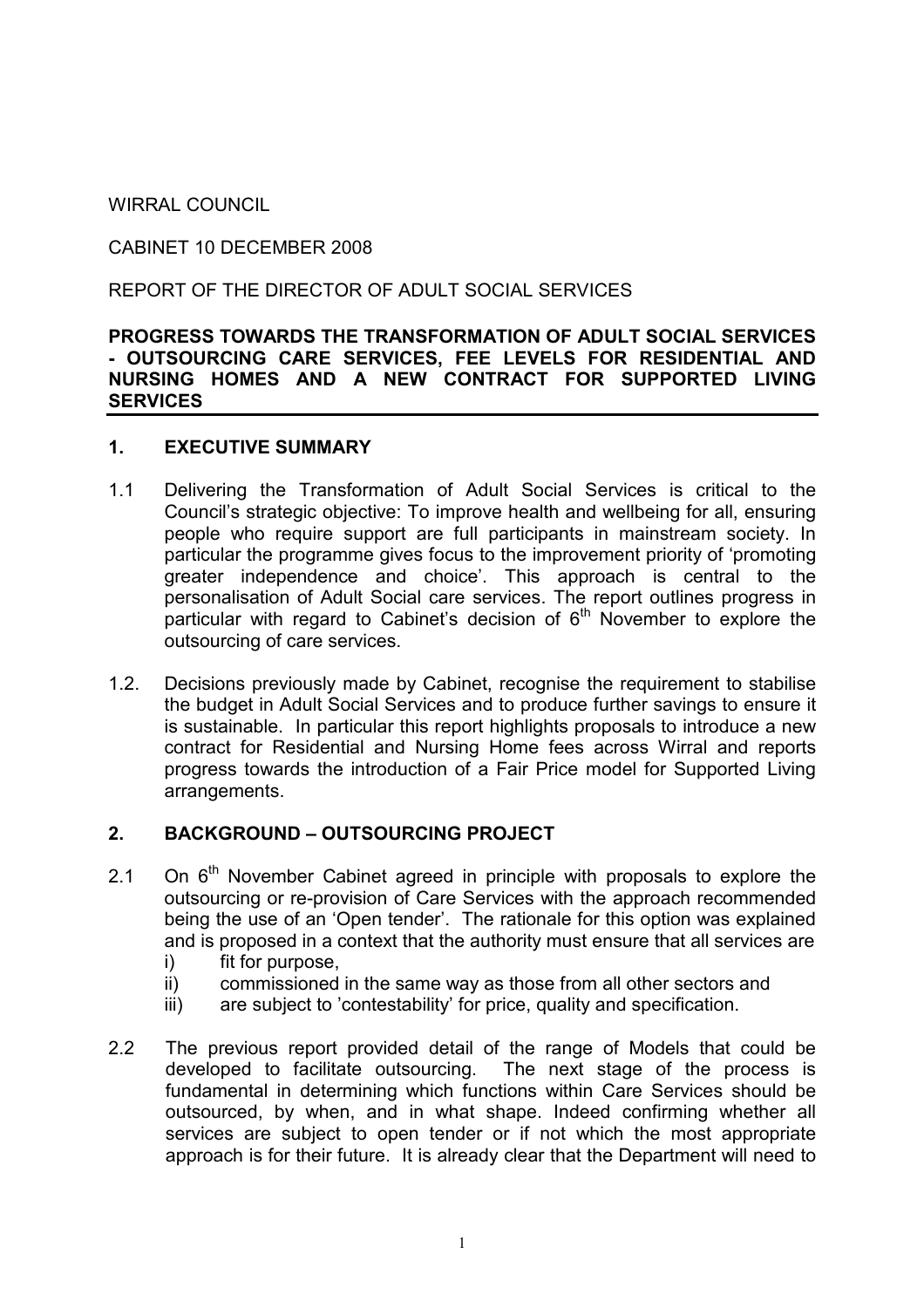continue to consider the Social Enterprise Model, supporting and building capacity within the third sector.

- 2.3 Before implementing any proposal the council will want to be assured that the approach is thorough, inclusive, and cognisant of the changing financial environment and provider / supply market. A key principle to the project being that all comparative work on cost, quality and performance is transparent and open to scrutiny. This work will be undertaken through a Viability and Design Project which will provide 'next stage plan' identifying which services will be outsourced, timescale, efficiencies, and the specification of new services where required.
- 2.4 In addition to cost, service and performance comparison the 'Viability and Design Project' will engage with people, who use services as individuals, with families and where appropriate in groups. This is to ensure that the department is clear about the outcomes they require from services. The project will refine the pathways into and out of service, develop a procurement strategy which is sensitive to current policy, market maturity and can deliver the service specifications. This will include clear and measurable performance and quality measures that will focus on the delivery of outcomes for people. The project will report back to Cabinet with the recommendations for progressing the outsourcing of Care Services with a supporting implementation plan by May 2009.
- 2.5 This project is being progressed alongside current work to identify efficiencies within Care Services. During September and October the Reform Unit conducted a root and branch analysis of both budget and process within Care Services. This analysis culminated in a comprehensive report which identified 33 recommendations for improvement in areas including staff deployment, agency costs, eligibility of people who use services, transport usage and budget management. A plan is now in place to implement these recommendations across care services and within individual units.
- 2.6 The implementation of these recommendations is a critical part of the process, as a key requirement is to ensure that all and any services which may be outsourced are both appropriate and efficient. There is clearly scope in this part of the proposal to work with staff and Trades Unions to obtain greater efficiencies and flexibility. Any outcomes may have a direct impact on decisions to outsource.
- 2.7 The speed at which the efficiencies are implemented are fundamentally important to any cost, service and performance comparisons which take place during the 'Viability and Design Project' stage and will provide a fairer basis on which to establish Care Service contestability within the market.
- 2.8 The services under review are provided in 39 locations; employ 727 people plus 30 casual staff have an overall gross budget of £21,541,500 and support around 1,187 people in Wirral.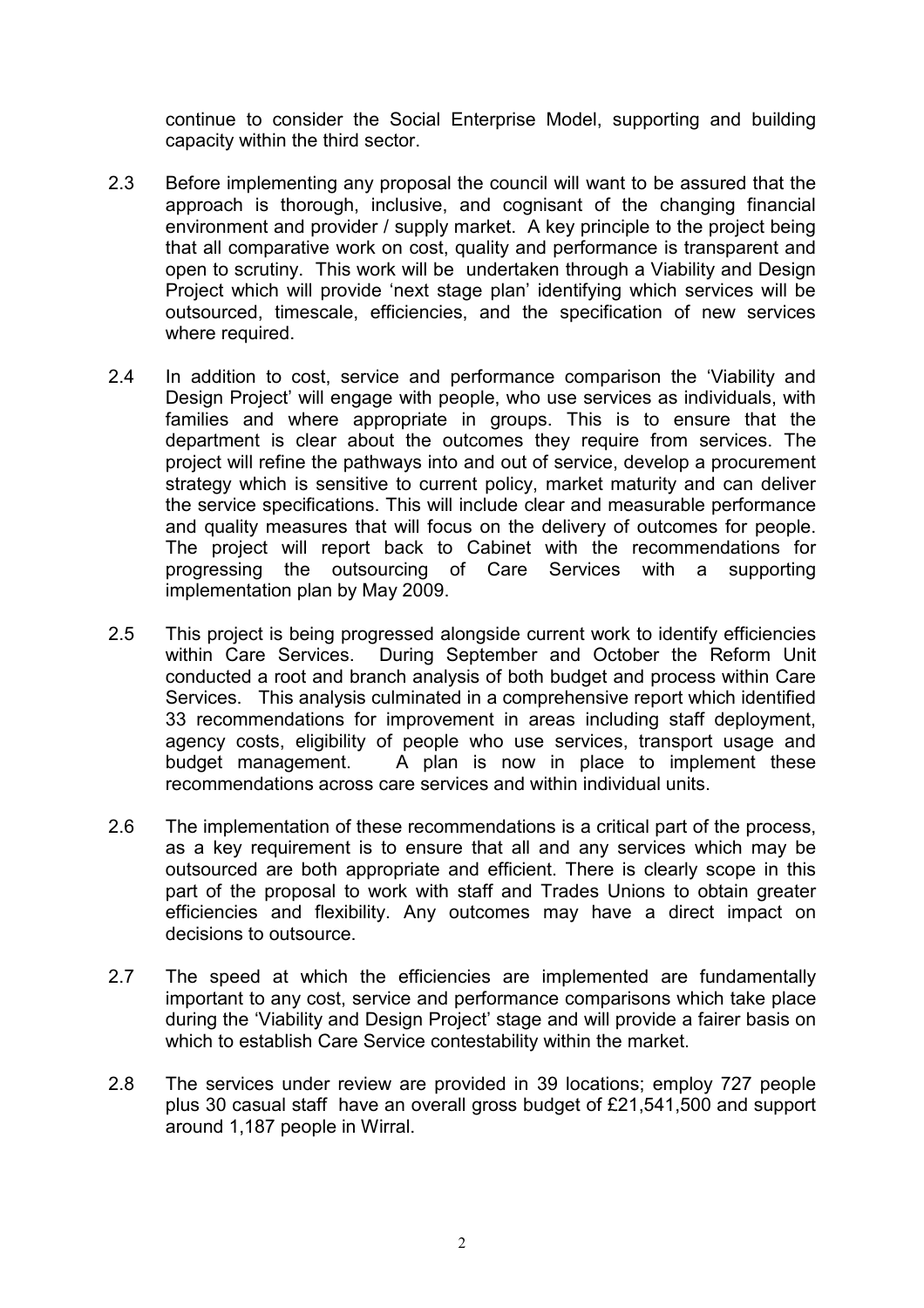- 2.9 This work is therefore one of great significance; a project manager has already been appointed and is working with a team of colleagues from across the Authority. This includes managers from Corporate Finance Team, Corporate Change Team, Asset Management and advocates as well as Consultants (at no cost) from Care Services Efficiency Delivery (CSED) taking an active role in supporting the project. The project will also link to the work being progressed through the strategic asset review, and if possible the corporate review of transport.
- 2.10 Efficiency savings of £527,000 are identified for this work in 2009/10. In the first stage of the implementation of this work a focus will be given to the efficiencies identified by the recent review and to Transport and Supported Living services.

### 3 RESIDENTIAL AND NURSING HOME FEES

3.1 In 2005 Wirral introduced a new contract for the provision of both Residential and Nursing Home care. Using a model, the department worked with providers in an open and transparent way. Together, those involved used the 'Laing and Buisson' model. This model built up a price structure that recognised basic standards and moved on to reward the demonstration of quality. The outcome of this work, which extended over a period from August 2003 to April 2004, was the basis for the current contract arrangements in Wirral.

 This quality premium is reflected in a star rating, which was intended to reach 4 stars, however currently stops at 3 stars.

3.2 The current fee levels in Wirral are:

|               | April 08  | <b>Nov 08</b> |
|---------------|-----------|---------------|
| Residential £ | Nursing £ | Nursing £     |
| 360.64        | 419.58    | 406.10        |
| 366.17        | 425.11    | 411.32        |
| 393.89        | 452.83    | 439.35        |
| 421.82        | 480.76    | 467.28        |
| 389.69        | 448.63    | 435.15        |
| 395.22        | 454.16    | 440.68        |
| 422.94        | 481.88    | 468.40        |
| 450.87        | 509.81    | 496.33        |
|               |           |               |

3.3 However, more recent comparison of Wirral fees indicates concerns about their sustainability and need for a review. The fee rates paid are considerably higher than the regional average and represent the most significant element of the department's revenue expenditure. In the current year 2008-09, DASS are forecast to spend £48m gross and £35m net on these services. The average weekly rate paid by Wirral for Nursing Care from November is £431.01 compared with a regional average of £388.59. The average for Residential Care is £385.63 against a regional average of £348.45. Both Wirral rates are around 10% higher than the regional average.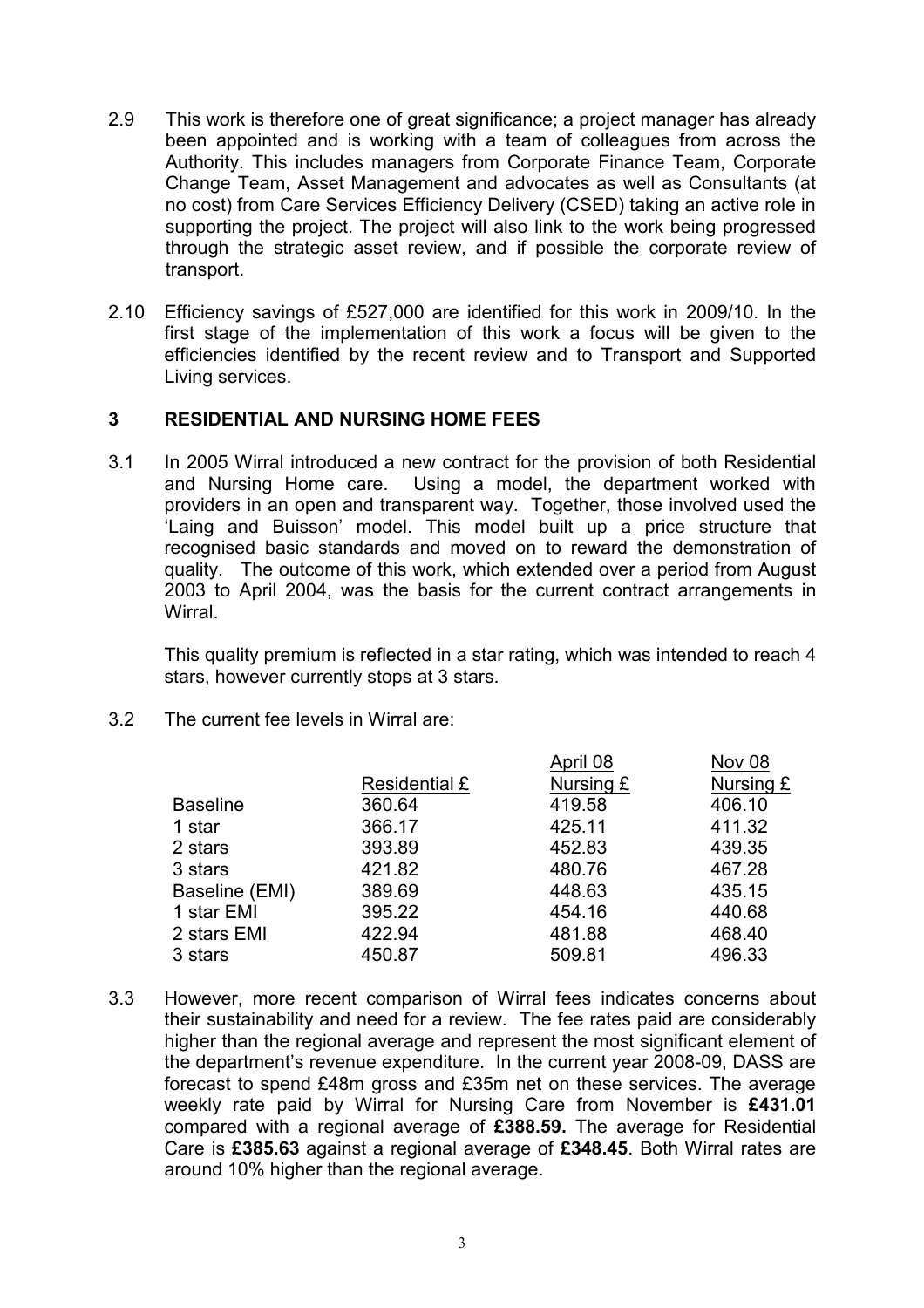- 3.4 It is evident that those involved in developing the current contract, did so in good faith and with an intention of developing a robust quality market. Prior to the introduction of the new contract, Wirral paid a flat fee rate irrespective of the quality of care provided. The introduction of star premiums was to acknowledge that Wirral DASS wanted to drive up standards in the market. However, the quality elements in the contract mean that significant cost to the authority has been added. In addition the current inflation clause produced an additional £1 million of budget pressures for DASS in 2008-09. Inflation in Wirral being applied at 2% and the contract terms for 2008-09 requiring 3.95%.
- 3.5 Cabinet on 23rd January 2008 agreed that the Director of Adult Social Services work with the Central Procurement Unit to renegotiate fees in order to deliver £900,000 savings in 2009/10. Bridging finance of £900,000 was identified for one year from balances to allow the Department time to consider a number of options and to carry out the detailed negotiations and consultations required. Cabinet also noted that the figure being bridged was not necessarily the final saving that might be achieved through the negotiations.
- 3.6 A number of meetings have been held with residential and nursing home providers during 2008. However, progress has been limited and most recently focused only on the Nursing Home rates, which have been affected by revision to the Free Nursing Care payment regime.
- 3.7 Progress now needs to be made, in order that a revised, fair and affordable contract is in place by April 2009, or as close to that date as possible. Our approach must recognise the importance of supporting a market in equilibrium. Where placements in Residential or Nursing Home care are appropriately made, at present Wirral placement rates are higher than average whilst supply of beds (as shown in the table below) continues to exceed requirements at present the position in Wirral is:

|                         | <b>Reg Beds</b> | <b>DASS Funded</b> | Known<br>Vacancies |
|-------------------------|-----------------|--------------------|--------------------|
| Residential             | 1,051           | 495                | 157                |
| <b>Residential EMI</b>  | 294             | 134                | 47                 |
| <b>Nursing</b>          | 1,213           | 589                | 140                |
| <b>Nursing EMI</b>      | 315             | 188                | 73                 |
| *Dual Purpose           | 269             | N/A                |                    |
| Total                   | 3.142           | 1,406              | 417                |
| <b>Other Specialist</b> |                 |                    |                    |
| (Under $65's$ )         | 408             | 252                |                    |

 (\* Dual purpose beds are those which are registered for either residential or nursing care; occupancy and vacancies relating to these beds are not counted separately)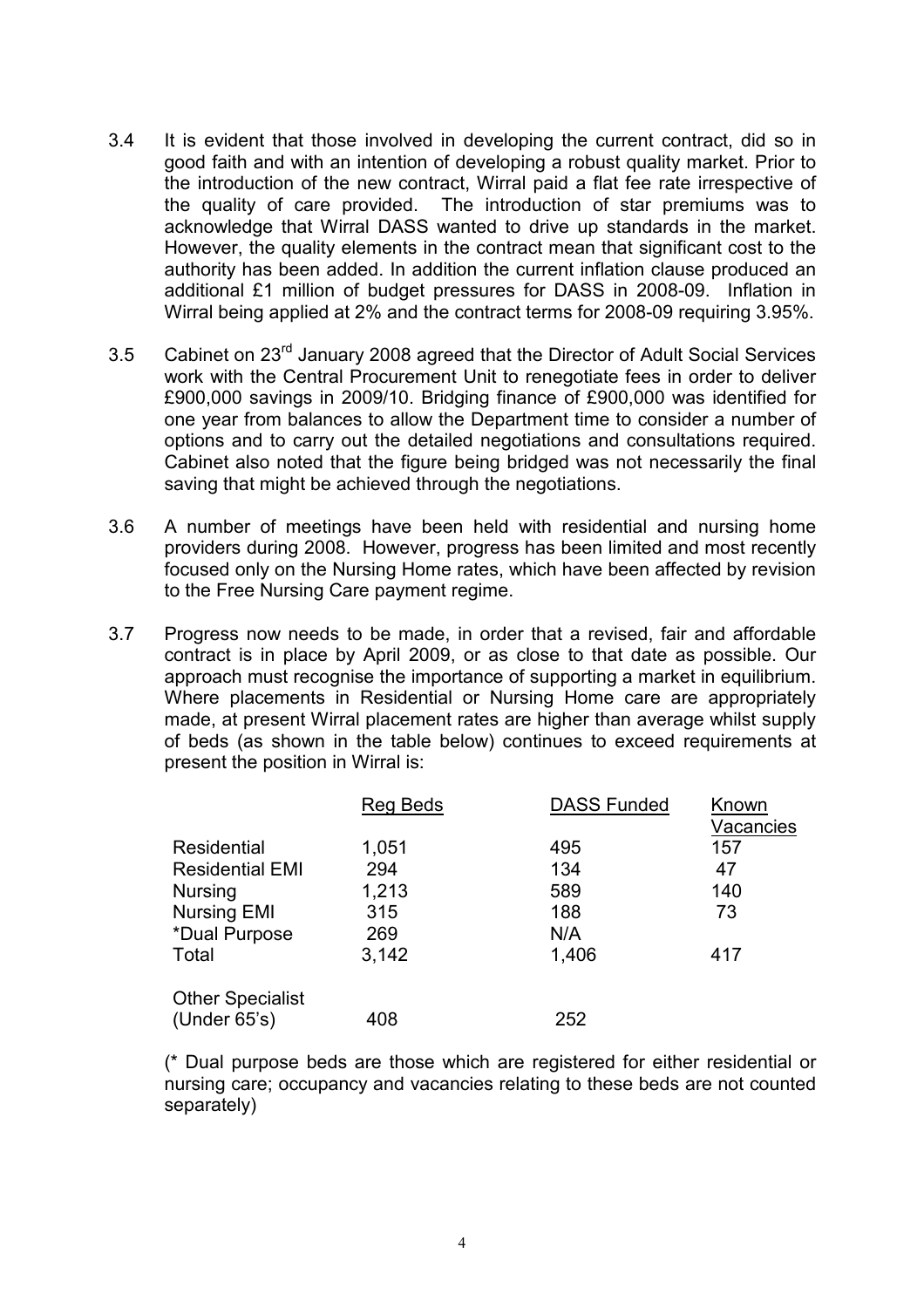- 3.8 The department will work with corporate procurement, legal services and providers to obtain a new contractual arrangement that is fair, recognises and rewards quality and is affordable, within a sustainable budget for DASS.
- 3.9 It is anticipated that this approach will be a joint approach with NHS Wirral and that the new contract will be applied where intermediate care, step down, transitional beds or indeed continuing care is specified.

## 4 A FAIR PRICE MODEL FOR SUPPORTED LIVING

- 4.1 In July Cabinet agreed that Wirral should negotiate for a new contract for supported living services, the requirement being to use an identified tool or framework as a base for discussion with providers.
- 4.2 Details of progress in negotiating a new contract are provided in Appendix one. Members will note that a Cost of care model, developed by the South West Centre of Excellence have been used for this. The model identifies all reasonable costs and using it a figure of around £13.00 an hour is produced. Currently Wirral pays between £10.74 and £26.53 per hour.
- 4.4 Some final details are to be agreed with providers, with a view to letting the new contract from 1<sup>st</sup> April 2009.
- 4.5 The new contract will produce a more robust approach to contracting for supported living and enable a stronger performance management approach to be applied to contract monitoring and quality of service provided.

### 5 FINANCIAL AND STAFFING IMPLICATIONS

- 5.1 The financial implications in this report are that efficiencies of £527,000 from Care services are planned to be delivered in 2009/10 with further efficiencies to be confirmed as the project is developed.
- 5.2 That changes to the contract for Residential and Nursing home fees, to include amendments to the framework for quality premiums and inflation clause, produce significant, yet to be quantified amounts in 2009/10, however at least £1.9m as described in paragraph 3.4 and 3.5.
- 5.3 That the figure of around £13 per hour for supported living fees be introduced to produce efficiencies of around £670,000 in 2009/10.
- 5.4 The new contracts can either be introduced by agreement with the providers or by the termination of existing contracts on 3 months notice and the offer of a new contract at the expiry of that notice. Accordingly it is proposed that a further report to the Cabinet in January 2009 on the progress of the negotiations with the providers of residential and nursing home care and of supported living services be brought to Cabinet so that a decision can be made whether or not the new contracts can be introduced by agreement or by the termination by the Council of existing contracts. This will also provide an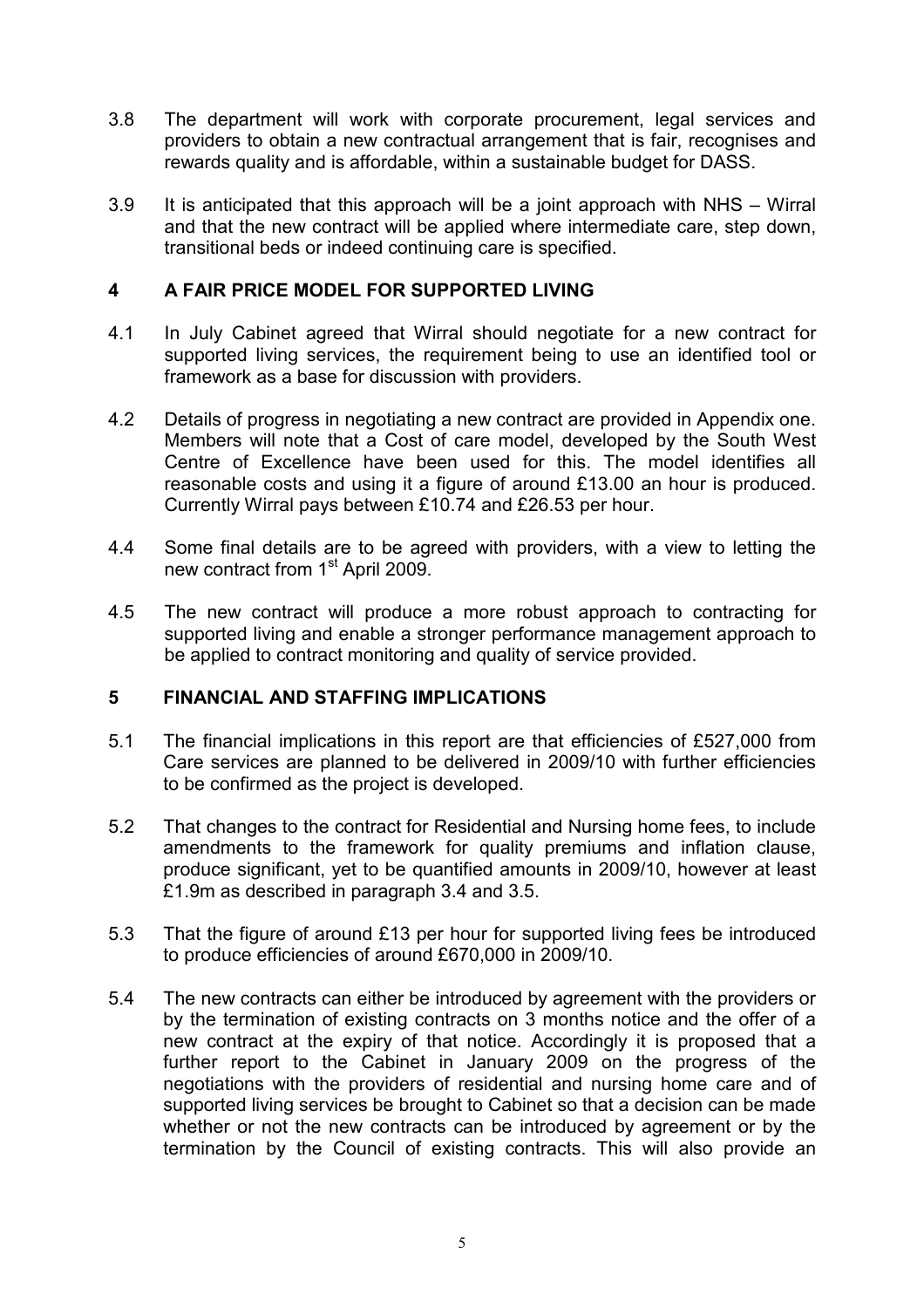opportunity to consider the impact assessments of the proposals on the disabled

# 6 EQUAL OPPORTUNITIES IMPLICATIONS

6.1 All of the projects supporting the Transformation programme are subject to equality impact assessments ensuring people living in vulnerable circumstances and those from minority groups are not adversely affected.

### 7 COMMUNITY SAFETY IMPLICATIONS

7.1 The Personalisation Agenda crosses all domains of personal life. The Integration and Localisation Agenda herald's new working relationships with other community and statutory agencies, promoting joined up services delivered at a more local level. New links are being formed with Merseyside Fire and Rescue and Merseyside Police to add capacity to supporting people in crisis and wherever possible, preventing that crisis through earlier intervention and support.

## 8 LOCAL AGENDA 21 IMPLICATIONS

- 8.1 New business processes to underpin the new offer from DASS are to be more streamlined, with less duplication in terms of accessibility and process. New working practices demand greater flexibility and enhanced use of technology, thereby reducing the need for paperwork and staff travel.
- 8.2 As part of the discussions with providers all will be actively encouraged to take up the use of assistive technology, which can bring efficiencies to their services.

### 9 PLANNING IMPLICATIONS

9.1 These will emerge as services are reconfigures. Particular implications will arise from supporting more people in Supported Living and Extra Care, rather than traditional residential and nursing care and the reform of daytime services.

### 10 ANTI POVERTY IMPLICATIONS

10.1 This is a key feature of the shift to low level, preventative services. DASS has integrated delivery and management arrangements with the Department of Work and Pensions in order to promote the take up of Pension credit and Attendance Allowance and has an effective Welfare Benefits Service providing advice and support to the whole population of Wirral.

### 11 SOCIAL INCLUSION IMPLICATIONS

11.1 Also key, is the development of socially and universally inclusive community based services.